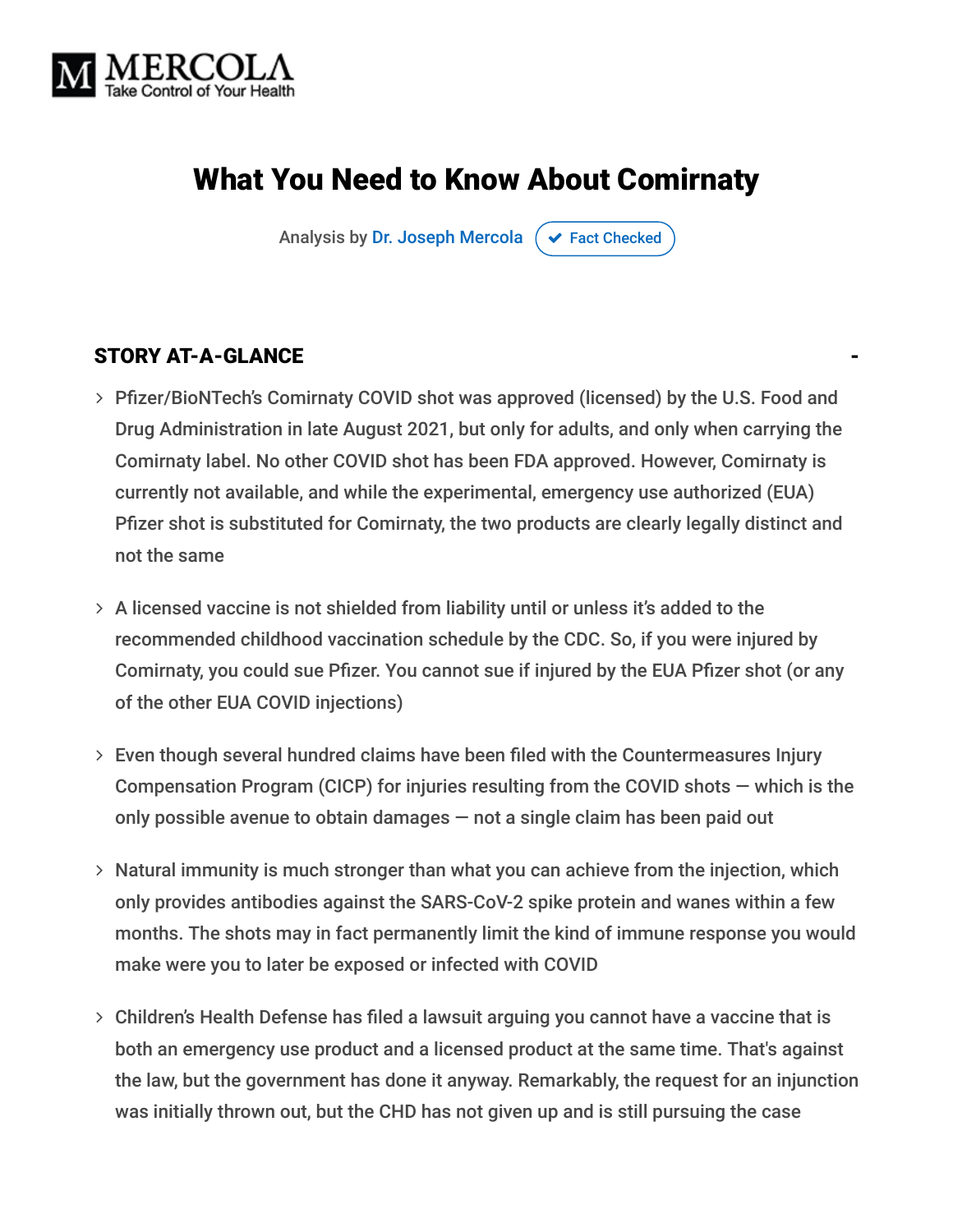In this interview, Dr. Meryl Nass, an internist specializing in toxicology, vaccine-induced illnesses and Gulf War illness, shares her insights into the dangers of the COVID jab, which received an emergency use authorization October 26, 2021, for children as young as 5.

We also discuss the conflicts of interest within the U.S. Food and Drug Administration that seem to be behind this reckless decision, and how the agency pulled the wool over our eyes with its approval of Pfizer/BioNTech's Comirnaty COVID injection.

# Is the COVID Jab Approved or Not?

As explained by Nass:

*"All of the COVID 'vaccines,' and most of the COVID treatment products, have not been [FDA] approved. Approved means licensed. All except one, which is the Pfizer vaccine for adults, age 16 and up, which got approved, i.e., licensed on August 23 [2021].*

*But every other vaccine, and for every other age group, including the boosters, have only been authorized under emergency use authorizations (EUAs). There's a critical difference [between licensing and EUA]. Once a drug is fully licensed, it is subject to liability.*

*If the company injures you with that product, you can sue them, unless it later gets put on the CDC's childhood schedule or is recommended by the CDC [U.S. Centers for Disease Control and Prevention] [during] pregnancy, in which case it obtains a different liability shield.*

*It then becomes part of the National Vaccine Injury Compensation Program (NVICP, established under the 1986 National Childhood Vaccine Injury Act), and 75 cents from every dose of vaccine that is sold in the United States goes into a fund to pay for injuries that way."*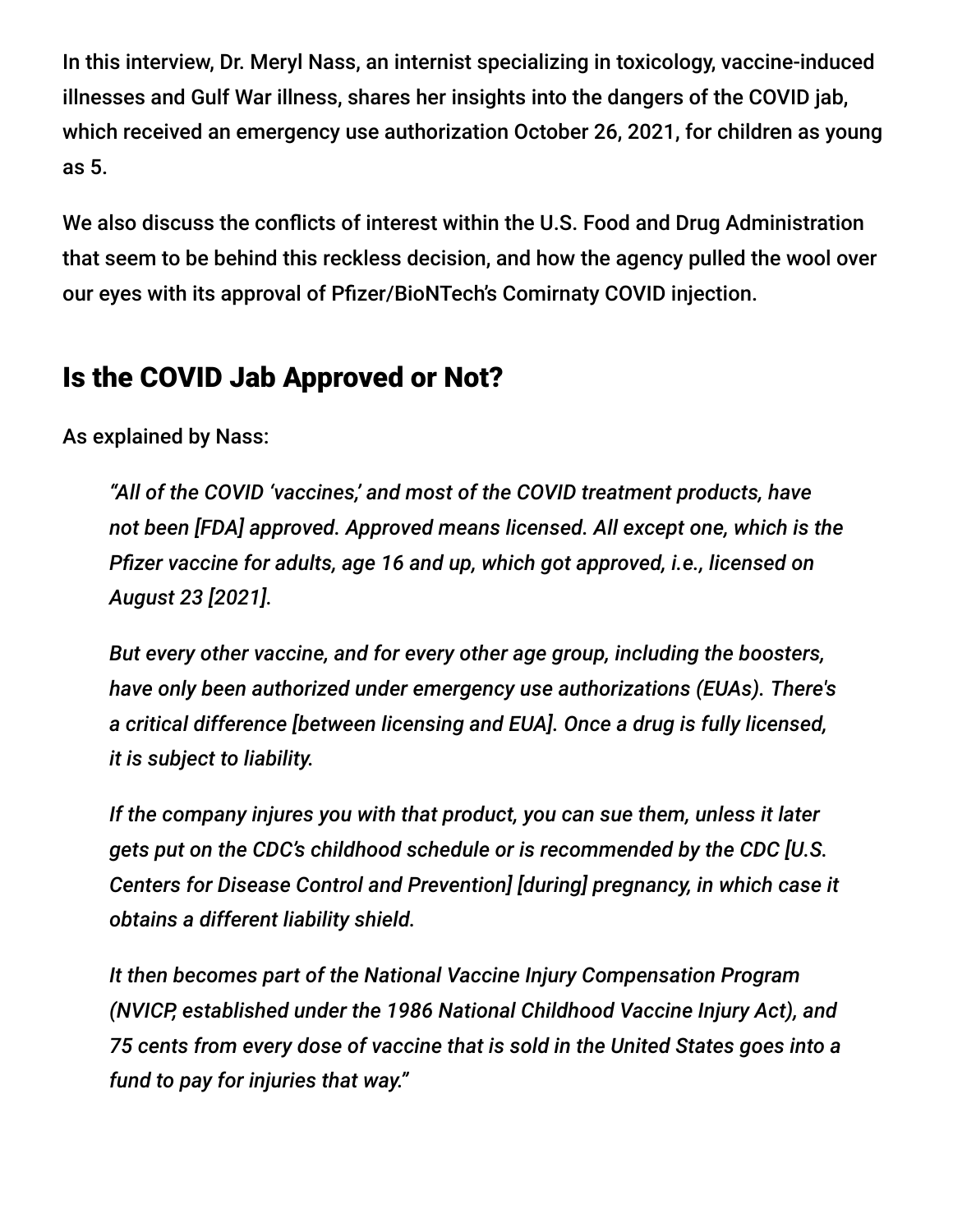The National Childhood Vaccine Injury Act removed liability for all vaccines recommended by the CDC for children. Since 2016, they've also removed liability for vaccines given to pregnant women, a category that has become the latest "gold rush" for vaccines. Naturally, once a company is no longer liable for injuries, the profitability of the product in question increases dramatically.

# Countermeasures Injury Compensation Program Is Nearly Useless

Products under emergency use have their own special government program for liability called the Countermeasures Injury Compensation Program (CICP). "It is a terrible program," Nass says. CICP is an offshoot of the 2005 PREP Act.

*"The PREP act enabled the CICP to be created by Congress,"* Nass explains. *"Congress has to allocate money for it. If you are injured by an emergency use product, you don't get any legal process. The companies have had all their liability waived. There is a single process that is administered through HHS [Health and Human Services].*

*Some employees there decide whether you deserve to be compensated or not. The maximum in damages you can obtain is about \$370,000 if you're totally disabled or die, and the money is only to compensate you for lost wages or unpaid medical bills."*

So far, even though several hundred CICP claims have been filed for injuries resulting from the COVID shots, not a single claim has been paid out. This is important, because the statute of limitations is one year. "It's getting close to running out for people who were vaccinated early," Nass says.

If you fail to apply in time, you lose the opportunity to get any compensation entirely. "Of course, in fact, it's really 'an opportunity' to apply and get nothing because almost nobody gets paid," she says. At that point, you have no further recourse. There's no appeals process to the judicial system.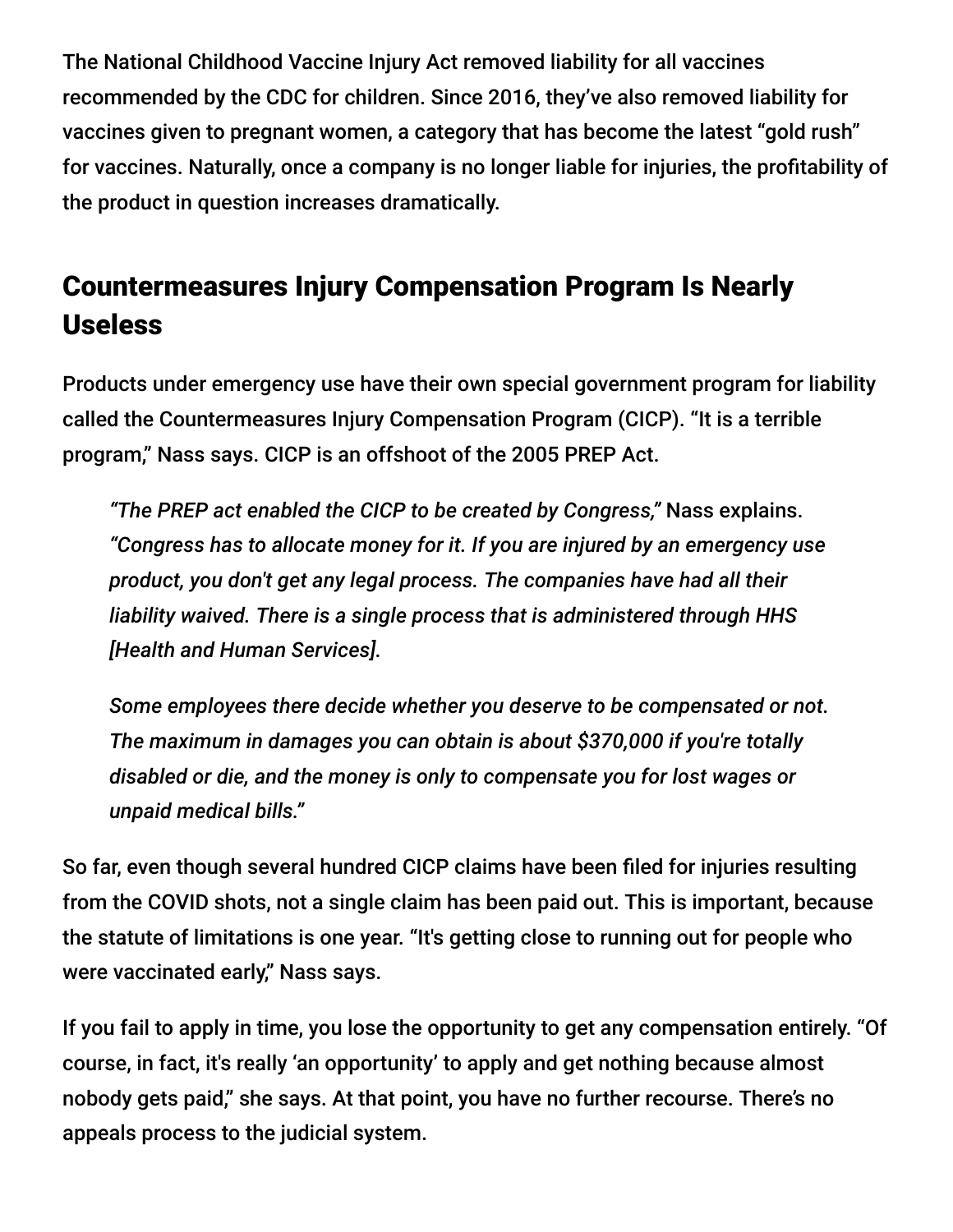*"You can ask the HHS twice to compensate you, and if they say no, that's it,"* Nass explains. *"You can attempt to sue the company that made the product, if you're convinced it was improperly made, but the secretary of HHS has to give you the permission to sue.*

*You have to prove that there was willful misconduct and no one has ever reached that bar. So, there has never been a lawsuit under this. Anyway, that's what you're looking at. If you get the vaccine under EUA and are injured, you're on your own. People have no idea about this when they vaccinate themselves or their children."*

### Why Were the Shots Mandated?

As you know by now, president Biden decided to mandate the COVID jab for most federal employees (but not all) and private companies with 100 employees or more. "We don't know why that is," Nass says. It doesn't make sense, as large numbers of Americans have already recovered from COVID-19 and have durable, long-lasting immunity already.

As correctly noted by Nass, natural immunity is much stronger than what you can achieve from the injection, which only provides antibodies against the SARS-CoV-2 spike protein and wears off within a few months. The shots "may in fact permanently limit the kind of immune response you would make were you to be infected with COVID later," Nass says.

For these reasons, there's absolutely no good reason to vaccinate people who have recovered from the infection and several bad reasons. There's evidence showing the shot can be more harmful for those with existing immunity.

*"But for reasons best known to itself, the Biden administration feels so certain it needs to vaccinate everybody that it has used illegal means to tell employers they will lose federal contracts if they don't force their employees to be vaccinated immediately, and must fire them — if they're health care workers, for*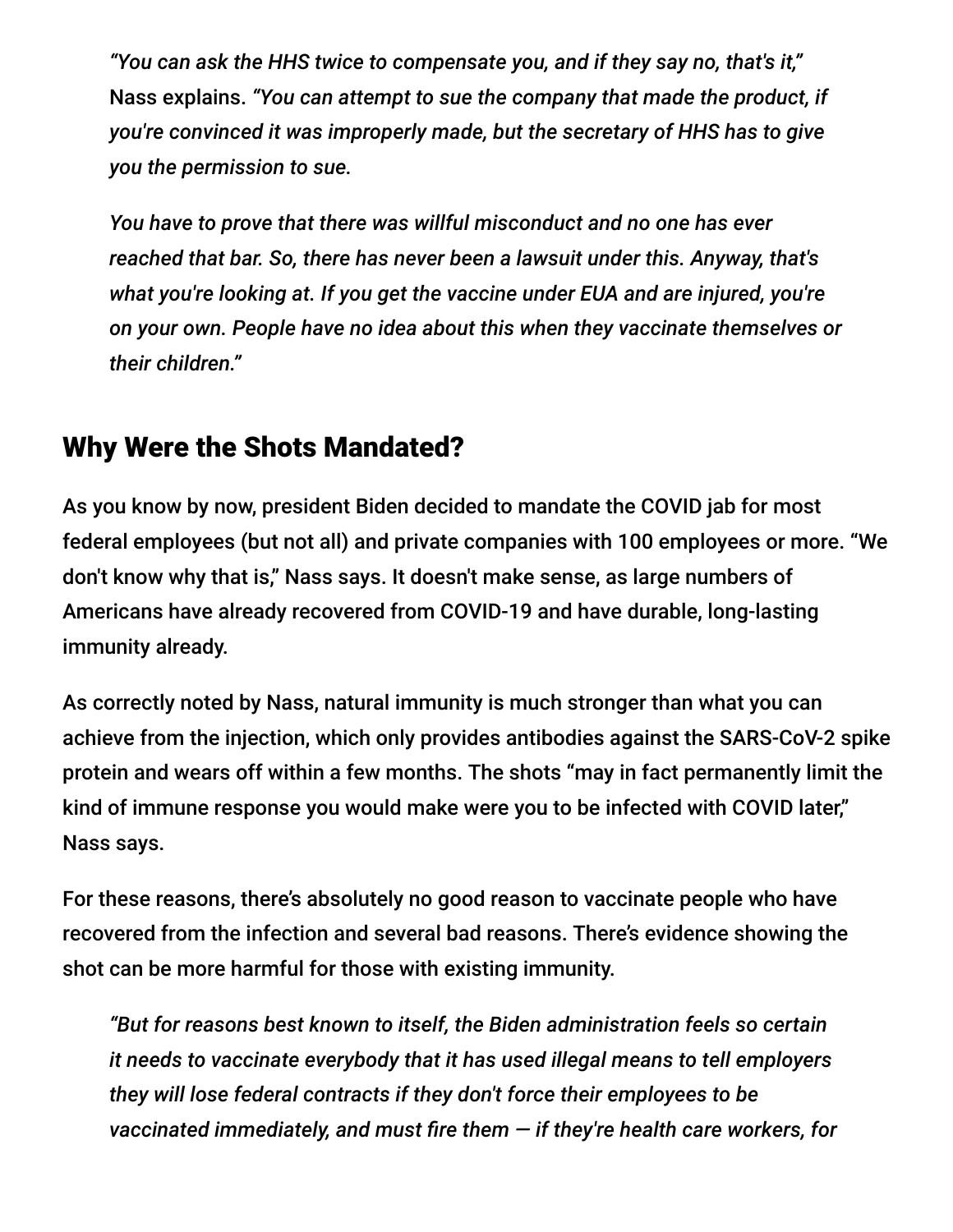*example, or government employees, or military — if they have not been vaccinated.*

*Obviously that is creating a great deal of chaos, particularly within the health care industry, particularly in my state, Maine, where these draconian rules have gone into effect and many fire department, police, EMTs, nurses and doctors can no longer work.*

*The one thing that was necessary to push mandates forward was for the government to be able to say it had a licensed product. Before the emergency use authorization was created in 2005, you had licensed drugs and you had experimental drugs and nothing else.*

*There was no gray area between them. Any use of a medication or vaccine that is not fully licensed is still experimental, despite the fact that a new category of drugs has been created with emergency use authorizations.*

*These are still experimental drugs, so under emergency use, you can't force people [to take them]. You have to offer them options and they have the right to refuse. Since that is part of the statute, the federal government can't get around it.*

*Therefore, attorneys in the Biden administration knew they could not legally impose mandates under an EUA, and so they demanded that FDA provide a COVID vaccine full approval, aka, an unrestricted license. This was believed to enable them to impose mandates.*

*They must have put pressure on the FDA, and FDA gave them what they wanted, which was a license for the Pfizer vaccine called Comirnaty on August 23 [2021]."*

# Comirnaty Approval Includes Important Caveats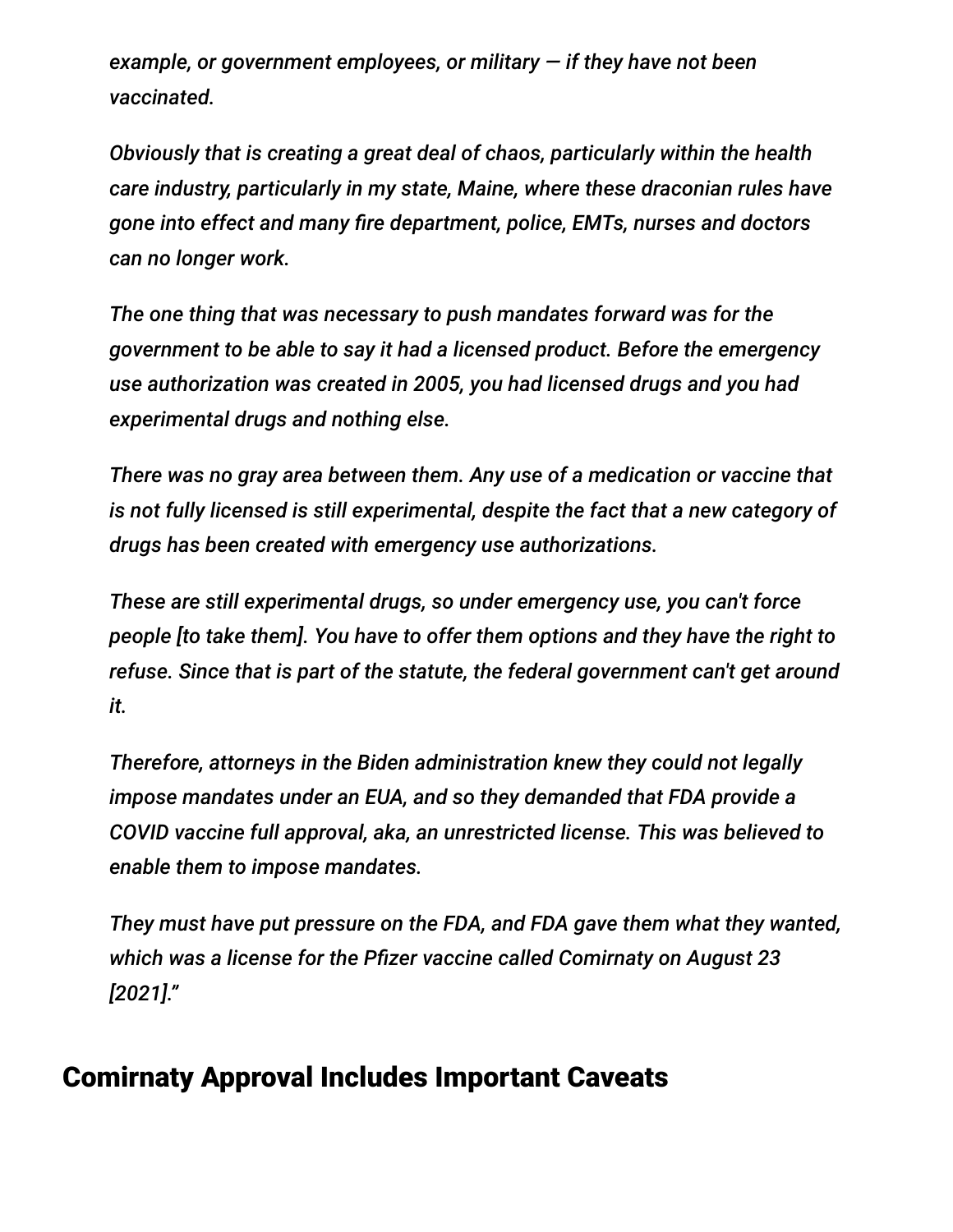In the documents released August 23, 2021, by the FDA, there were some interesting caveats. They said the Comirnaty vaccine is essentially equivalent to the EUA vaccine and the two vaccines may be used interchangeably. However, they pointed out that the two are legally distinct. Curiously, FDA didn't specify what these legal distinctions are.

*"I concluded that the legal distinctions were the fact that under EUA, there was essentially no manufacturer liability, but once the vaccine got licensed, the manufacturer would be subject to liability claims unless and until the vaccine was placed on the childhood schedule or recommended in pregnancy, in which case it would then fall ... under the NVICP,"* Nass says.

*"Right now, Comirnaty is still not in that injury compensation program, and it's licensed, so it no longer falls under the CICP. So, it is in fact subject to liability if you get injured with a bottle that says Comirnaty on it. Of course, if you're Pfizer, what do you want to do?*

*You don't want to make that licensed product available until several months have gone by and Comirnaty has been put into the National Vaccine Injury Compensation Program. So, Pfizer and FDA have not made the licensed product available yet.*

*What has happened instead, in the military, is the FDA has made a secret deal with the military and said, certain emergency use lots can be considered equivalent to the licensed vaccine, and [told military medical staff] which QR codes — which lots can be used. [These specific lots] can then be given to soldiers as if they're licensed.*

*Subsequently, we're told that military clinics are actually putting Comirnaty labels onto bottles that are under EUA. Now, that probably can happen in the military, but only in the military, because there are likely to be memoranda of understanding within the military that we haven't seen yet that say soldiers cannot sue Pfizer for injuries ...*

*In the military, the government and Pfizer feel like they have set up a situation where nobody can sue, but in the civilian world, that has not happened, and so*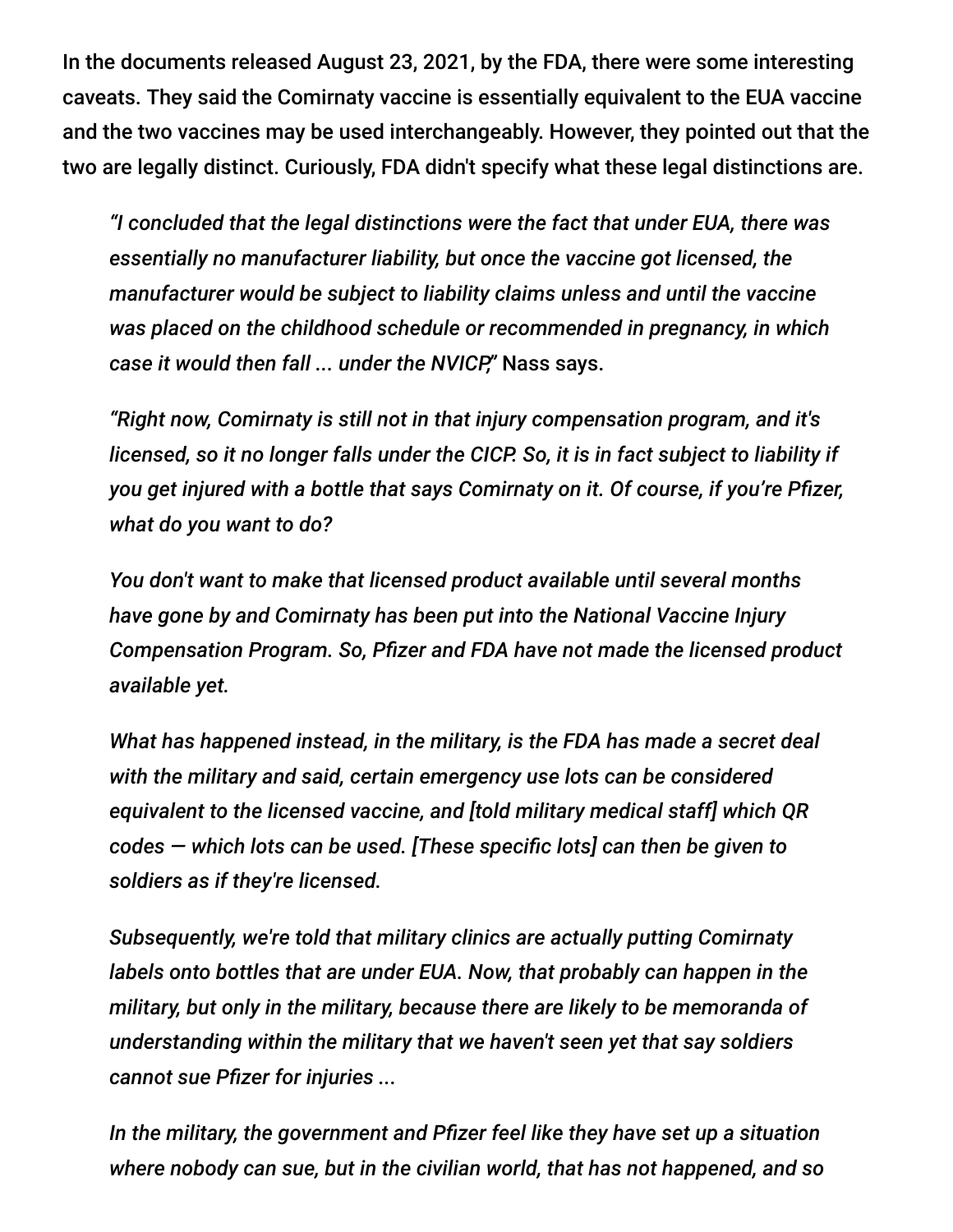*there is no Comirnaty available.*

*Yet, on the basis that FDA licensed this product, the federal government is still telling employers that they can mandate it and that they must fire employees that have not taken the vaccine, or they will lose government contracts. We're in a very interesting situation that is ripe for litigation, and Children's Health Defense, which is an organization I represent, is litigating some of this.*

*However, the litigation situation has been very difficult since the pandemic began. Cases that normally would've been easy wins are being thrown out by the courts, both in the U.S. and in Europe. Something strange has happened and the judges are looking for any way out, so they don't have to rule on the merits of these cases."*

The organization Children's Health Defense has filed a lawsuit arguing you cannot have a vaccine that is both an emergency use product and a licensed product at the same time. That's against the law, but the federal government did it anyway. Remarkably, the request for an injunction was initially thrown out, but Children's Health Defense hasn't given up and is still pursuing that case.

### COVID Jab Is Authorized for 5- to 11-Year-Olds in the US

As mentioned, the FDA recently authorized the EUA COVID jab for children between the ages of 5 and 11, which is simply appalling, considering they are at virtually no risk from COVID-19. I've not seen a single recorded case in the entire world of anyone in that age group dying of COVID that didn't have a serious preexisting comorbidity, such as cancer.

If you have a healthy child, they are at no risk from the infection, so there's only danger associated with this shot, which in this age group would be one-third the adult dose. Typically, when you're giving a drug to a child, the dose is calculated based on the child's weight. Here, they're giving the same dose to a 5-year-old as an 11-year-old, despite there being a significant difference in weight. So, it's pure guesswork.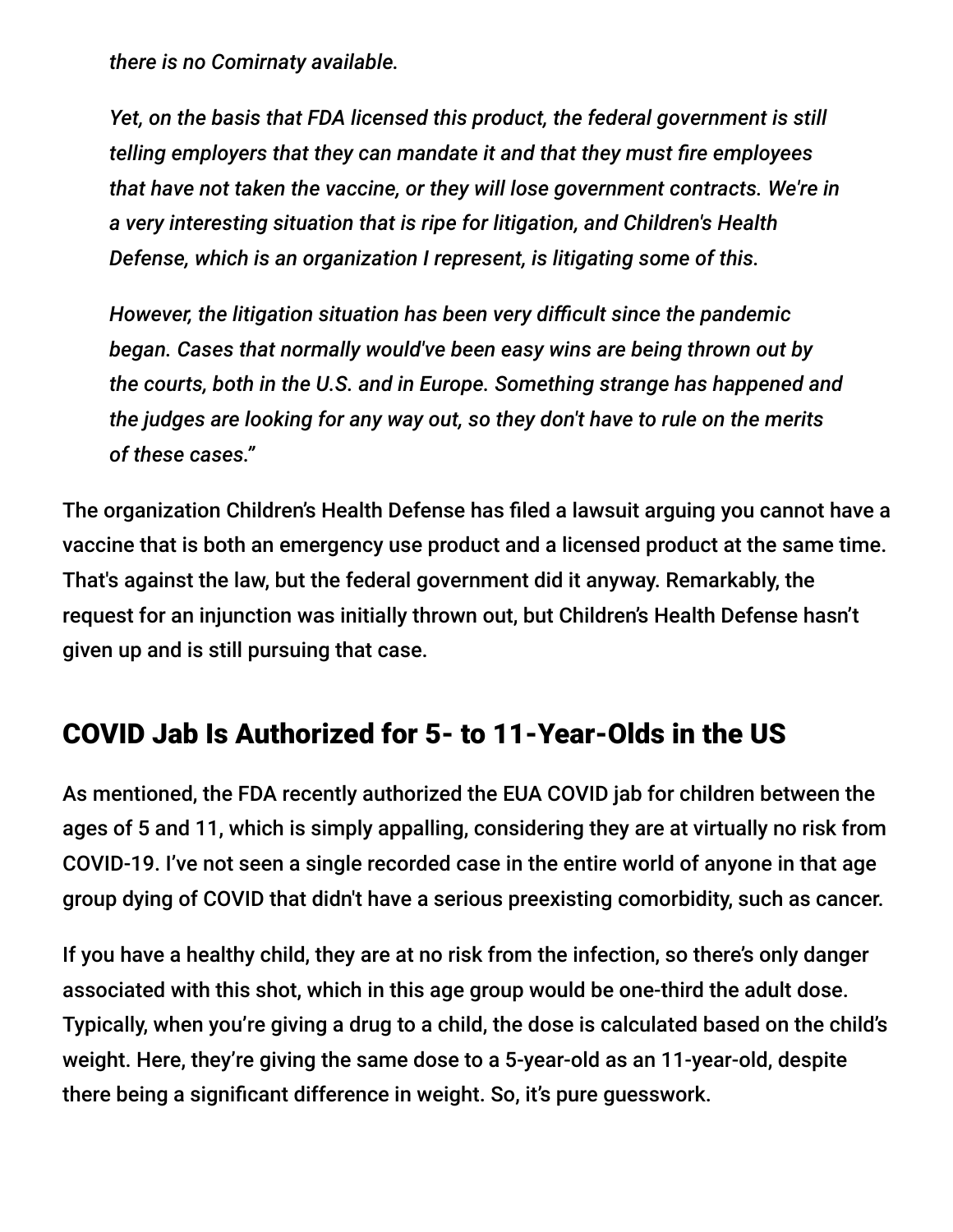Worse yet, the mRNA vaccines produce an unpredictable amount of spike protein, and even if they produce much too much, there is no way to turn off the process once you have been injected.

Despite clear safety signals, the FDA's advisory committee authorized the Pfizer jab for 5- to 11-year-olds unanimously, 17-to-0 (with one abstaining vote). However, when you look at the roster of the FDA's committee members<sup>1</sup> who reviewed and voted to authorize the Pfizer shot for children as young as 5, the unanimous "yes" vote becomes less of a mystery.

### Abhorrent Conflicts of Interest

As reported by National File<sup>2</sup> and The Defender, $^3$  the membership of the FDA's Vaccines and Related Biological Products Advisory Committee (VRBPAC) has had staggering conflicts of interest. Members have included:

A former vice president of Pfizer Vaccines

A paid Pfizer consultant

A recent Pfizer research grant recipient

A mentor to Raphael Simon, senior director of vaccine research and development at Pfizer

James Hidreth — President of Meharry Medical College, which administers Pfizer vaccines

A chair of the Independent Data Monitoring Committee for the Pfizer Group B Streptococcus Vaccine Program

An individual proudly photographed taking a Pfizer vaccine

Several people who are already on the record supporting coronavirus vaccines for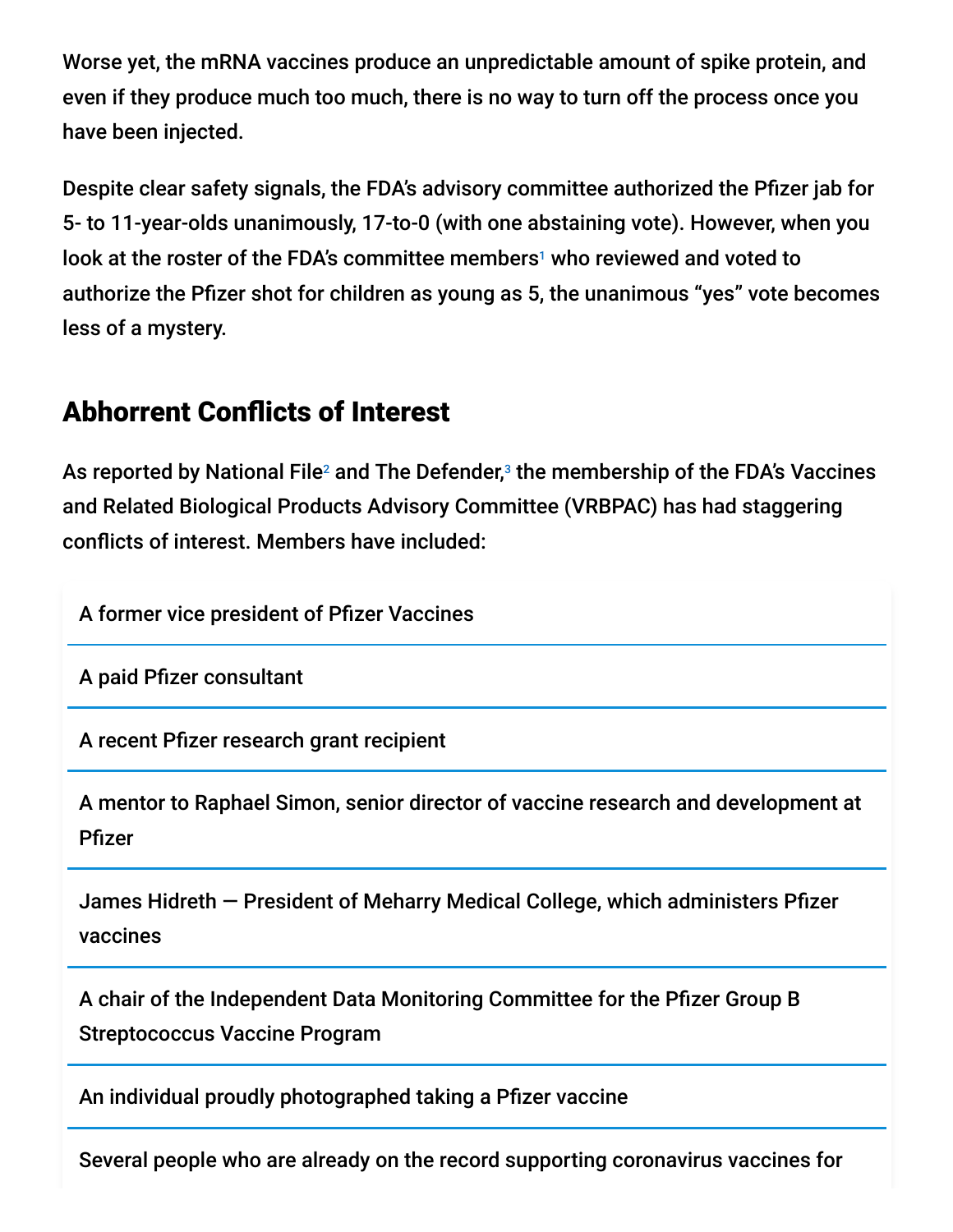In addition to that, former FDA commissioner Scott Gottlieb is currently on Pfizer's board of directors. As noted by Nass, two of the members, one permanent and one temporary, are also CDC career employees whose job it is to push vaccines at the CDC.

*"If they voted against authorizing a vaccine, they would be out of a job,"* Nass says. *"They have no business on that committee ... It's a very unethical stew of advisory committee members ...*

*What happened is Pfizer delivered a large package of information to the FDA on October 6, 2021. FDA staff had to go through this large packet of information on the 5- to 11-year-olds and produce their own report, which was about 40 pages long, and create talks to give to the advisory committee, and they did all of this in 17 days.*

*There was apparently very little critical thought that went into their presentations. Before the meeting, Children's Health Defense, and I was one of the authors, wrote to the committee and to FDA officials saying, 'Look, there's all these reasons that don't make logical or medical sense for vaccinating kids in this age group, because they almost never get very ill or die, and the side effects of the vaccine are essentially unknown.*

*We know there are a lot of side effects, but the federal government has concealed from us the rate at which these side effects occur. But we know that the rate from myocarditis is very high, probably at least 1 in 5,000 young males ... which is a very serious side effect. It can lead, probably always leads, to some scarring. It can lead to sudden death, to heart failure."*

# Trials in Young Children Were Insufficient

As explained by Nass, in the clinical trial, there were two groups of children. The first group was enrolled for two to three months, while the second group was enrolled for just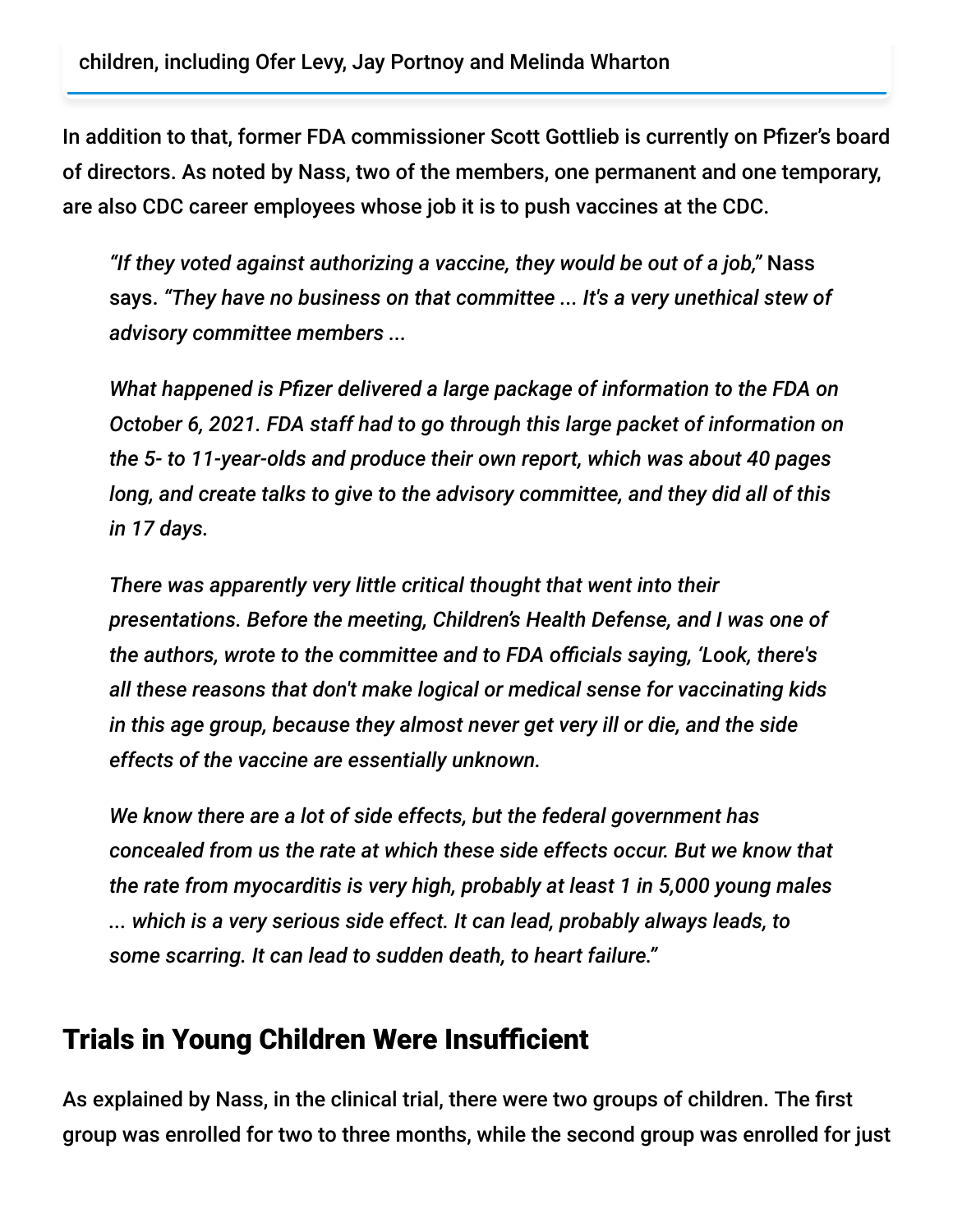17 days after receiving the second dose. (Pfizer added the second group because FDA claimed there weren't enough volunteers in the first group.)

These two groups comprised over 3,000 children who got the jab and 1,500 or 2,000 who got a placebo. None suffered serious side effects. This was then translated into the claim that the injection was safe. However, as noted by Nass:

*"They didn't look at safety in all these kids. Even though FDA had said, 'Add kids to your clinical trial,' Pfizer created a 'safety subset' of one-tenth of the vaccinated subjects.*

*It was this small number of kids from whom they drew blood to show they had adequate levels of neutralizing antibodies, which was a surrogate for efficacy, because they didn't have enough cases of COVID in this abbreviated trial to show that the vaccine actually works in this age group."*

Even though the advisory committee acknowledged that the blood test done for efficacy had not been validated, and wasn't reliable evidence of effectiveness, they still decided that all children, regardless of health status, would benefit from the injection.

They also ignored the fact that at least half the children are already immune, and giving them the injection will provide no additional benefit in terms of immunity, while putting them at increased risk for serious side effects.

*"Nobody said, 'Look, the parents of healthy kids may be dying for a vaccine, but that's because we haven't told them the truth about the vaccine. We haven't told them their kids don't need it. We haven't told them it's going to potentially damage future immunity.*

*We haven't told them they're at higher risk of side effects than if they never had COVID. We're not allowing them to go get antibody tests to establish that they're already immune and therefore should be waved from being vaccinated.'*

*The committee members were aware of all this stuff, but in the end [they voted yes] ... apart from one very smart member of the committee who works for the*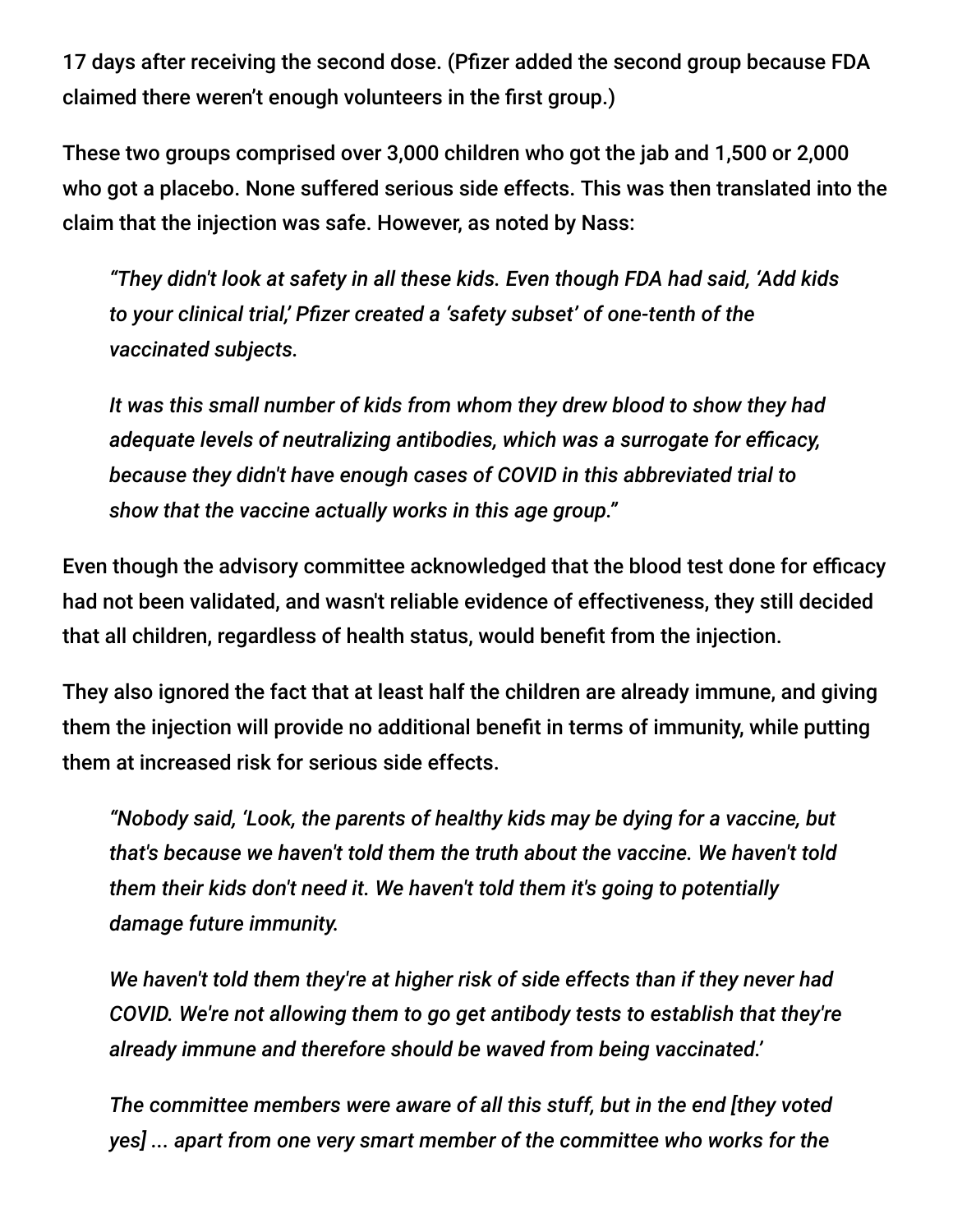*National Institutes of Health. He abstained. He didn't have the guts to vote no, but he knew this was a bad idea."*

### Children Are Being Injected Without Parental Consent

While all of that is bad enough, parents of young children now face the possibility of their children being injected against their will and without their knowledge. Nass comments:

*"As I said, we don't know why the government wants everybody vaccinated, but there's probably a reason that goes beyond protecting us from COVID.*

*The government got the FDA to authorize the vaccine for 12- to 15-year-olds on May 10 [2021], and subsequently that group, which is about 6 million kids, has been getting vaccinated across the country. That's under emergency use so, again, you can't sue.*

*But something kind of evil happened, which was many cities began vaccinating 12- to 15-year-olds in the absence of parental permission. So, a child could show up with their friends or a friend's mother at a vaccine center and get vaccinated with no one asking about their medical history, nobody calling the parents. No notation got entered into the child's medical record that they were vaccinated.*

*Vaccinators were told to make their own assessment. If they thought this child could give consent, go ahead and vaccinate. Now, that is a gross violation of our laws, and yet it was happening in Boston, in Philadelphia, in Seattle, in San Francisco, and we have good documentation of it.*

*The government currently is planning for mobile vaccination clinics for kids and vaccinations in schools, and they may take this program of vaccinating without parental consent down to the 5- to 11-year-olds ...*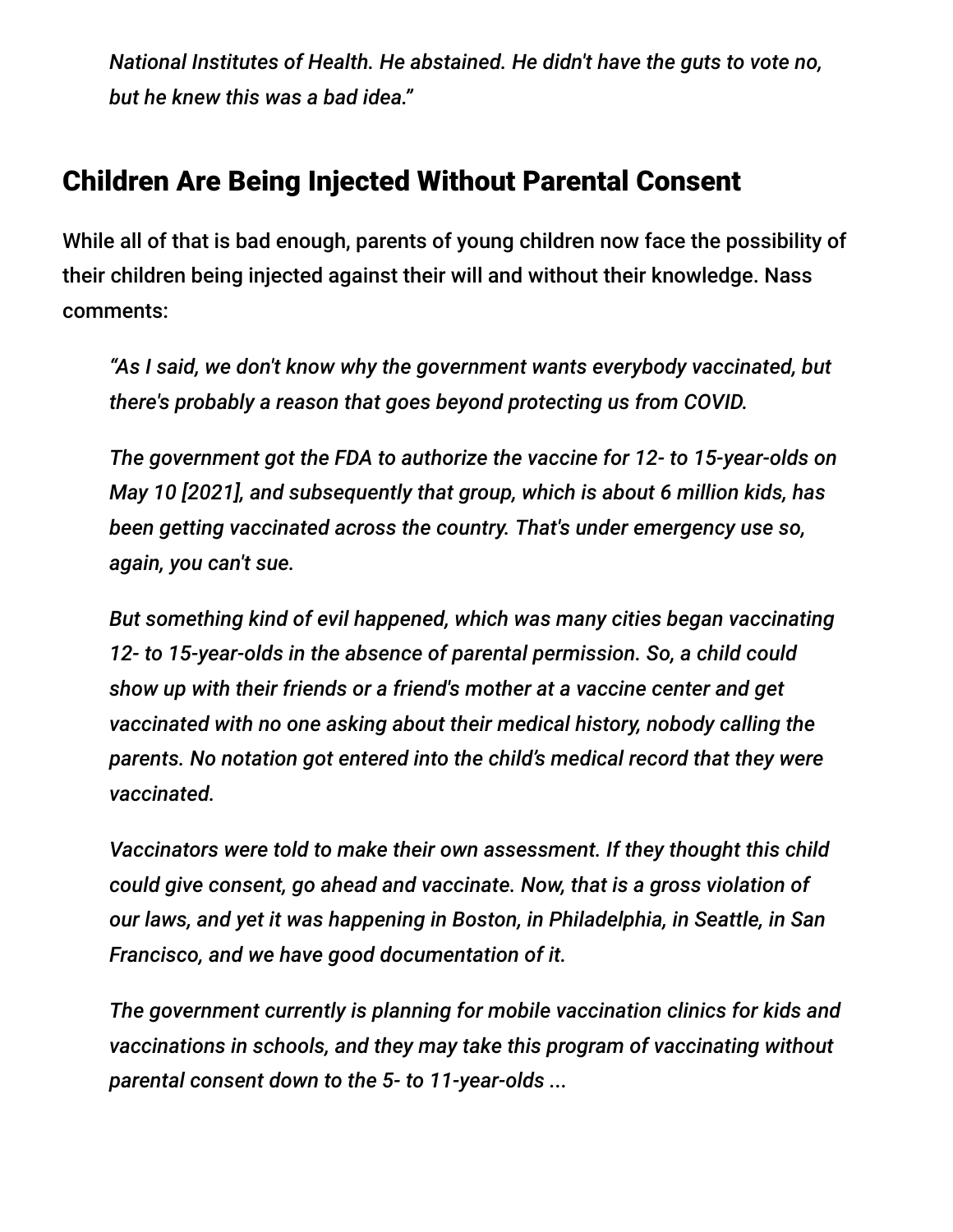*In fact, we may see clinics popping up that don't require informed consent in the 5- to 11-year-old group. Let me just mention that the chief medical officer in Canada's British Columbia said they have brought laws that allow children of any age to consent for themselves. Think about that. A baby can consent for vaccinations for itself. It would be funny if it wasn't so diabolical."*

All of this goes against the most basic concept of medical ethics, which is informed consent. No one has the right to perform a medical procedure on you without your consent, or the consent of a legal guardian. The government, again, without establishing any new laws, is simply bypassing the legal system.

### Will Young Children Be at Risk for Myocarditis?

Based on her review of the scientific literature, Nass suspects younger children in the now COVID jab-approved, 5- to 11-year-old age group will be at exponentially higher risk of myocarditis and other side effects compared to the 12- to 15-year group, where we've already seen a documented increase.

*"In the letter that Children's Health Defense wrote to the advisory committee for the FDA, we created a graph based on the reporting rate of myocarditis versus age, and we showed there was an exponential curve.*

*Men aged 65 and up had a rate that was 1/100th the rate of boys aged 12 to 17. If that exponential curve keeps going up, the rate in the 5- to 11-year-olds could be even dramatically higher. In those young men, a 1 in 5,000 rate was reported to VAERS [Vaccine Adverse Events Reporting System]. That's not a real rate.*

*That just tells us how many people got diagnosed with myocarditis, and then went to the trouble of reporting it to the FDA. The FDA and CDC have a large number of other databases from which they can gather rates of illness.*

*VAERS is considered passive reporting. It is not considered fit for purpose to establish illness rates because we don't know how many people report. Do 1 in 10 report, 1 in 100, 1 in 50? Nobody knows.*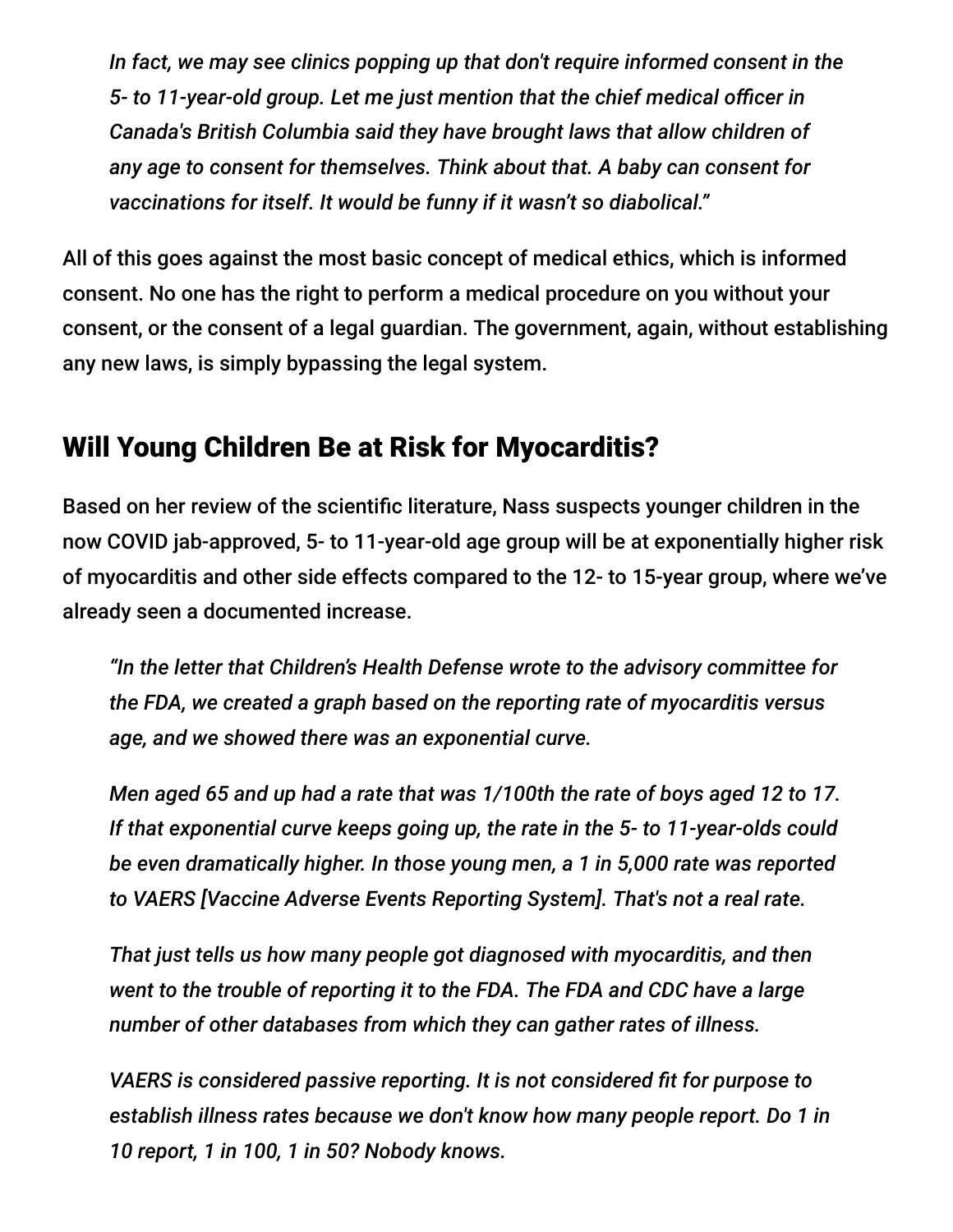*However, again, because everything is crazy since the pandemic came in, the CDC has tried to pull the wool over our eyes and has claimed that the rate of anaphylaxis in the population from COVID vaccines is identical to their reporting rate to VAERS. We know that's not true.*

*On the CDC's website, that's what they have. Elsewhere on the website, they say you can't take a VAERS rate and call it an actual rate of reactions, but they've done that [for anaphylaxis]. And they're trying to obfuscate the fact that they're not giving you real rates, and sort of pretending that the myocarditis rate is probably the VAERS reporting rate of myocarditis, although they're not saying so directly."*

Nass goes on to recount an example from the smallpox vaccine, which also caused myocarditis. A military study that just looked at cases sent to specialists found roughly 1 in 15,000 developed myocarditis. A military immunologist then dug deeper, and drew blood on soldiers before and after vaccination, and found a myocarditis rate of 1 in 220 after receiving the smallpox vaccine.

However, 1 soldier in 30 developed subclinical myocarditis where troponin rose from normal to more than two times the upper limits of normal. While asymptomatic, 1 in 30 had measurable inflammation of the heart. "Right now, in terms of what the rate is for COVID, nobody is looking, no federal agency wants to find out the real rate," Nass says.

# You Can't Find Problems You Refuse to Look For

A simple study that measures troponin levels  $-$  a marker for heart inflammation and damage — before and after each dose, could easily determine what the real rate of myocarditis is, yet that is not being done.

*"This is what we're dealing with,"* Nass says. *"All these databases, which is about a dozen different databases, that CDC and FDA said they could access to determine the rates of side effects after vaccination with COVID vaccines, they're either not being used or being used improperly," Nass says.*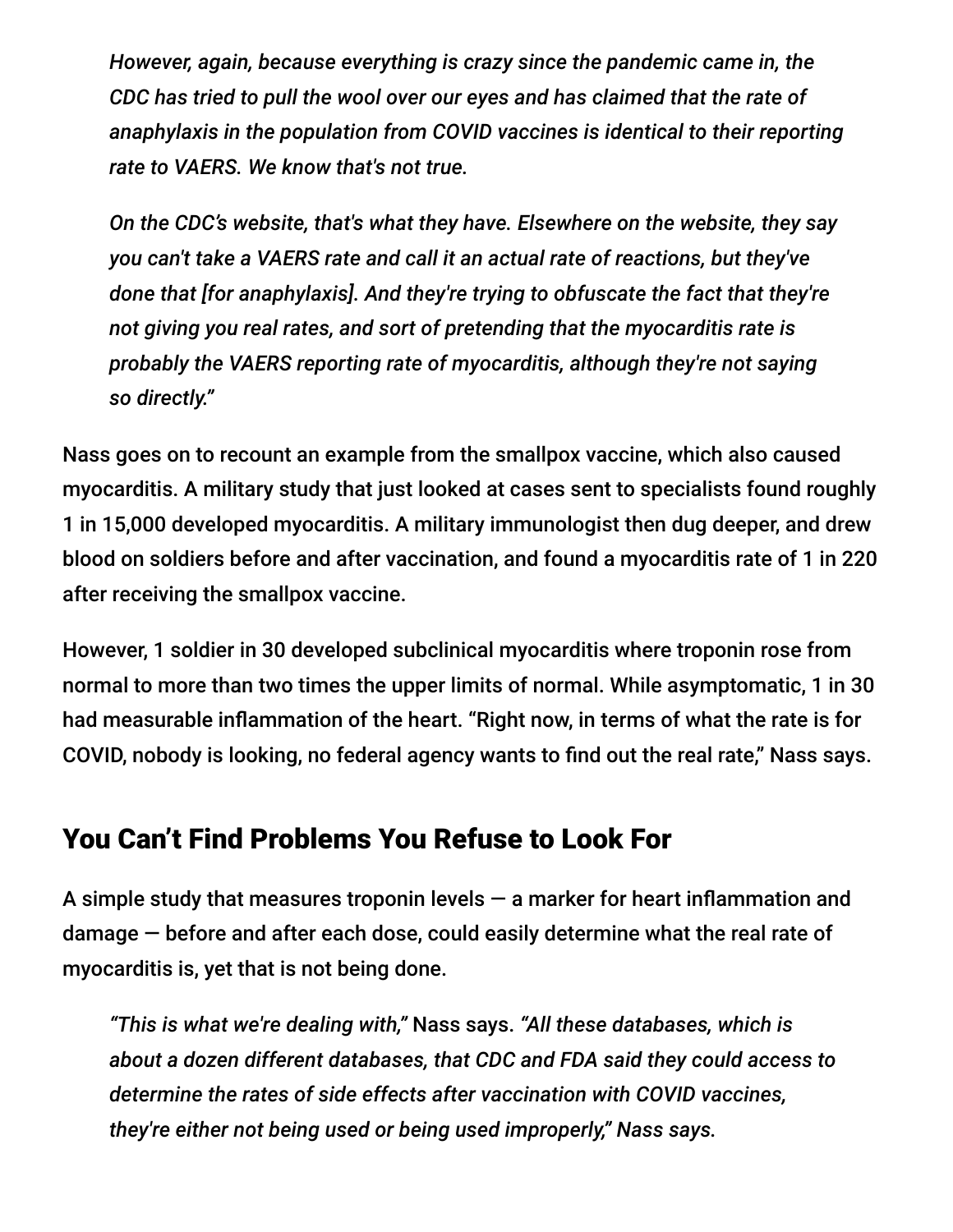*"It was discovered that a new algorithm was being used to study the VAERS database that only came into use in January 2021, immediately after the vaccines were authorized, and the algorithm was developed such that you compare two vaccines to each other.*

*If the pattern of side effects was similar between the two vaccines — which is often the case because there's a limited number of general vaccine adverse reactions — even if one vaccine has a thousand times more side effects as the one it is being compared to, by using this flawed algorithm, if the pattern of reactions was the same, even though the rates were 1,000 times higher for one, the algorithm would fail to detect a problem.*

*That is the algorithm they're using to analyze VAERS [data]. They're also using bad methods ... to analyze the vaccine safety database, which encompasses 12 million Americans who enrolled in HMOs around the country. The CDC pays for access to their electronic medical records and their data.*

*Somehow when these databases have been looked at carefully, they're finding very low rates of myocarditis in boys, approximately equal to the VAERS reporting. It was said months ago, 'We can't find a safety signal for myocarditis. We're not finding an anaphylaxis signal. we're not finding a Bell's palsy signal.'*

*The FDA's and CDC's algorithms couldn't pick up for most known side effects. So, there's something wrong with the analytic methods that are being used, but the agencies haven't told us precisely what they are. What we do know is that the rates of side effects that are being reported to VAERS are phenomenal.*

*They're orders of magnitude higher than for any previous vaccines used in the United States. An order of magnitude is 10-fold, so rates of reported adverse reactions are 10 to 100 times higher than what has been reported for any other vaccine. Reported deaths after COVID in the United States are 17,000+. It's off the charts.*

*Other side effects reported after COVID vaccinations total over 800,000. Again, more deaths and more side effects than have ever been reported for every*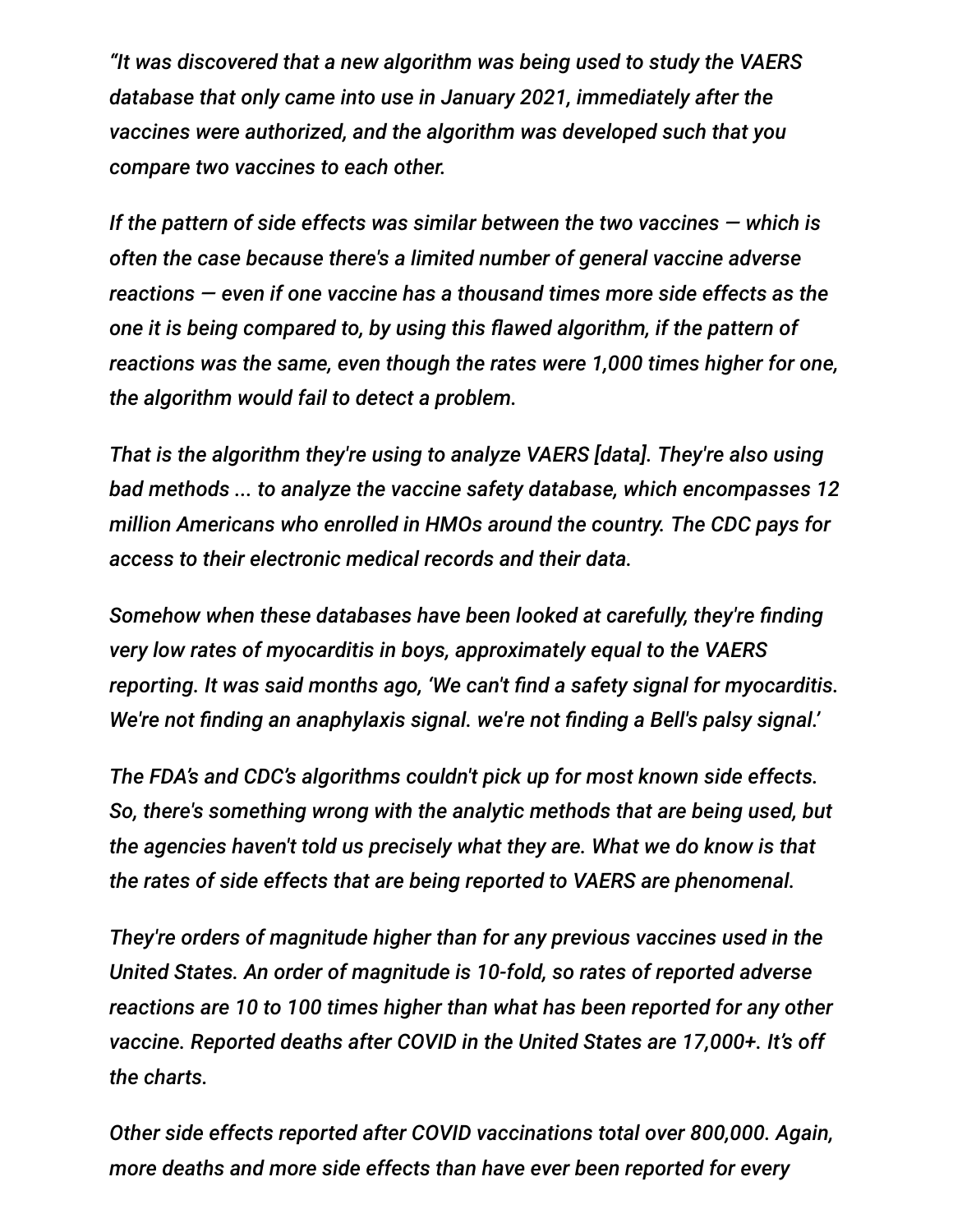*vaccine combined in use in the U.S. cumulatively over 30 years."*

Despite all this shocking data, our federal agencies look the other way, pretending as if nothing is happening, and no matter how many people approach them  $-$  with lawsuits, with public comments, reaching out to politicians  $-$  they refuse to address blatantly obvious concerns. This is clear evidence that they're acting with intentional malice.

**66** FDA has become Clown World, and what they do<br>now is to perform a charade of all the normal **now is to perform a charade of all the normal regulatory processes that they are expected to perform ... You're the guinea pigs, but they're not collecting the data. Nobody should get these shots. ~ Dr. Meryl Nass"**

The FDA and CDC are supposed to protect the public. They're supposed to identify safety concerns. They're not supposed to act as marketing firms for drug companies, but that's precisely what they've been converted to.

# New Formulations Have Never Been Tested

Another truly egregious fact is that Pfizer has altered its formulation, allegedly to make it more stable, but this new formulation has never been included in any of the trials. Nass explains:

*"During the October 26, 2021, VRBPAC [Vaccines and Related Biological Products Advisory Committee] meeting, Pfizer said, 'Look, we want to give the vaccines in doctor's offices and we've found a way to stabilize the vaccine so we don't need those ultra-cold fridges anymore. We can put these vials in a doctor's office and, once defrosted, they can sit in a regular fridge 10 weeks and they'll be fine.'*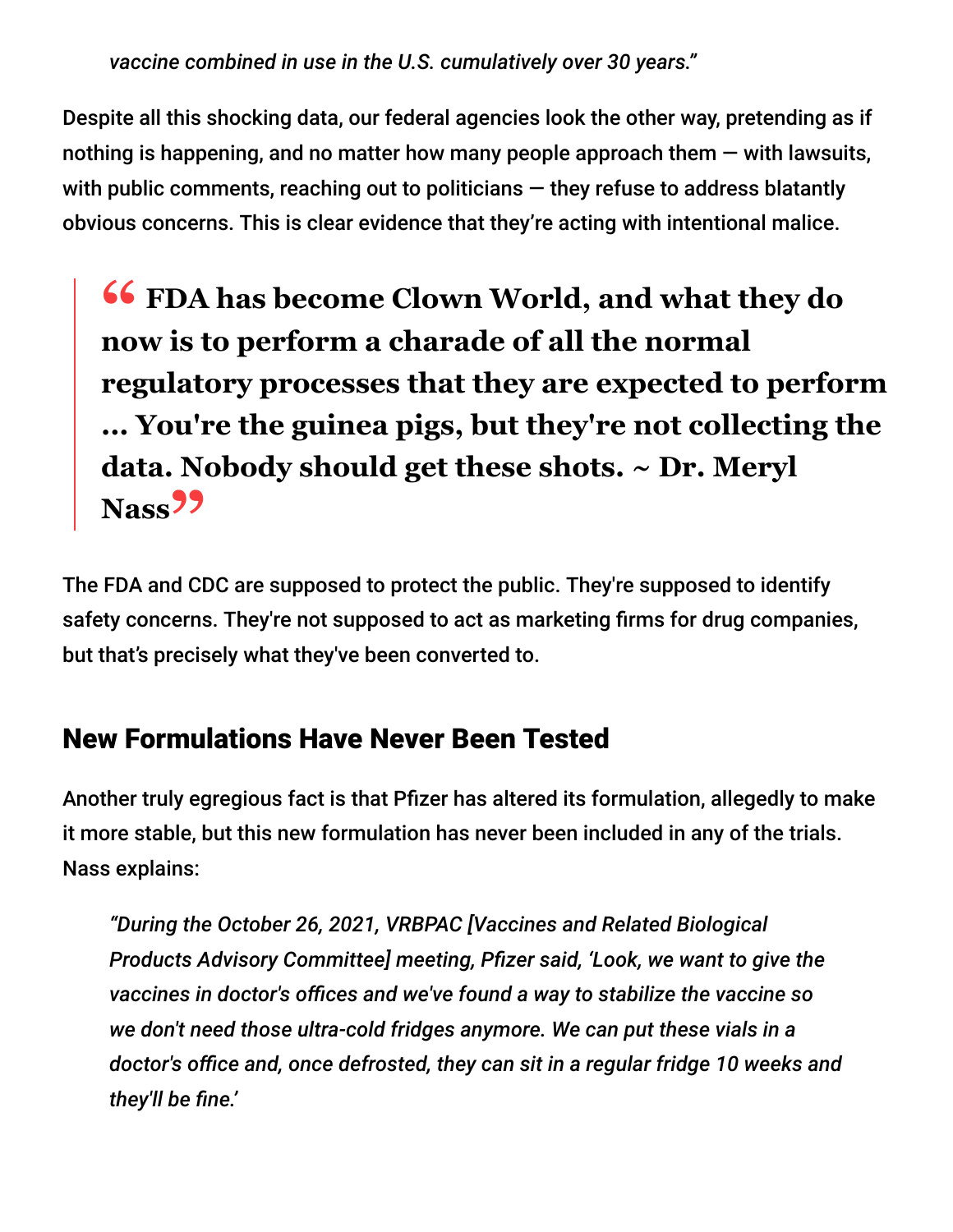*Some committee members asked, 'OK, what'd you do? How did you make this marvelous discovery?' And they said, 'We went from the phosphate buffered saline buffer to a Tris buffer, and we slightly changed some electrolytes.' A committee member asked, 'OK, how did that make it so much more stable?' And everybody in the meeting from FDA and Pfizer looked at each other and said, 'We don't know.'*

*An hour later, Pfizer had one of their chemists get on the line, but he couldn't explain how the change in buffer led to a huge increase in stability, either. Then, later in the meeting, one of the members of the committee asked, 'Did you use this new formulation in the clinical trial?'*

*And Dr. Bill Gruber, the lead Pfizer representative, said, 'No, we didn't.' In other words, Pfizer plans, with FDA connivance, to use an entirely new vaccine formulation in children, after their clinical trials used the old formulation. This is grossly illegal. They've got a new formulation of vaccine. It wasn't tested in humans. And they're about to use it on 28 million American kids."*

It's nothing short of a dystopian nightmare. Completely surreal. You can't make this stuff up. Yet as shocking as all this is, earlier this year, Dr. Anthony Fauci projected that these COVID jabs would be available for everyone, from infants to the elderly. Now they've got the 5-year-olds, and there's every reason to suspect they'll go after newborns and infants next.

### Whose Babies Will Be Offered Up as Sacrificial Lambs?

According to Nass, Pfizer and the FDA have struck a deal that will allow Pfizer to test on babies even younger than 6 months old, even if there's no intention to inject infants that young. Those trials may begin as early as the end of January 2022.

*"This arrangement between FDA and Pfizer will give Pfizer its extra six months of patent protection, whether or not these vaccines are intended to be used in those age groups. So, you can look at these trials as a way of almost sacrificing*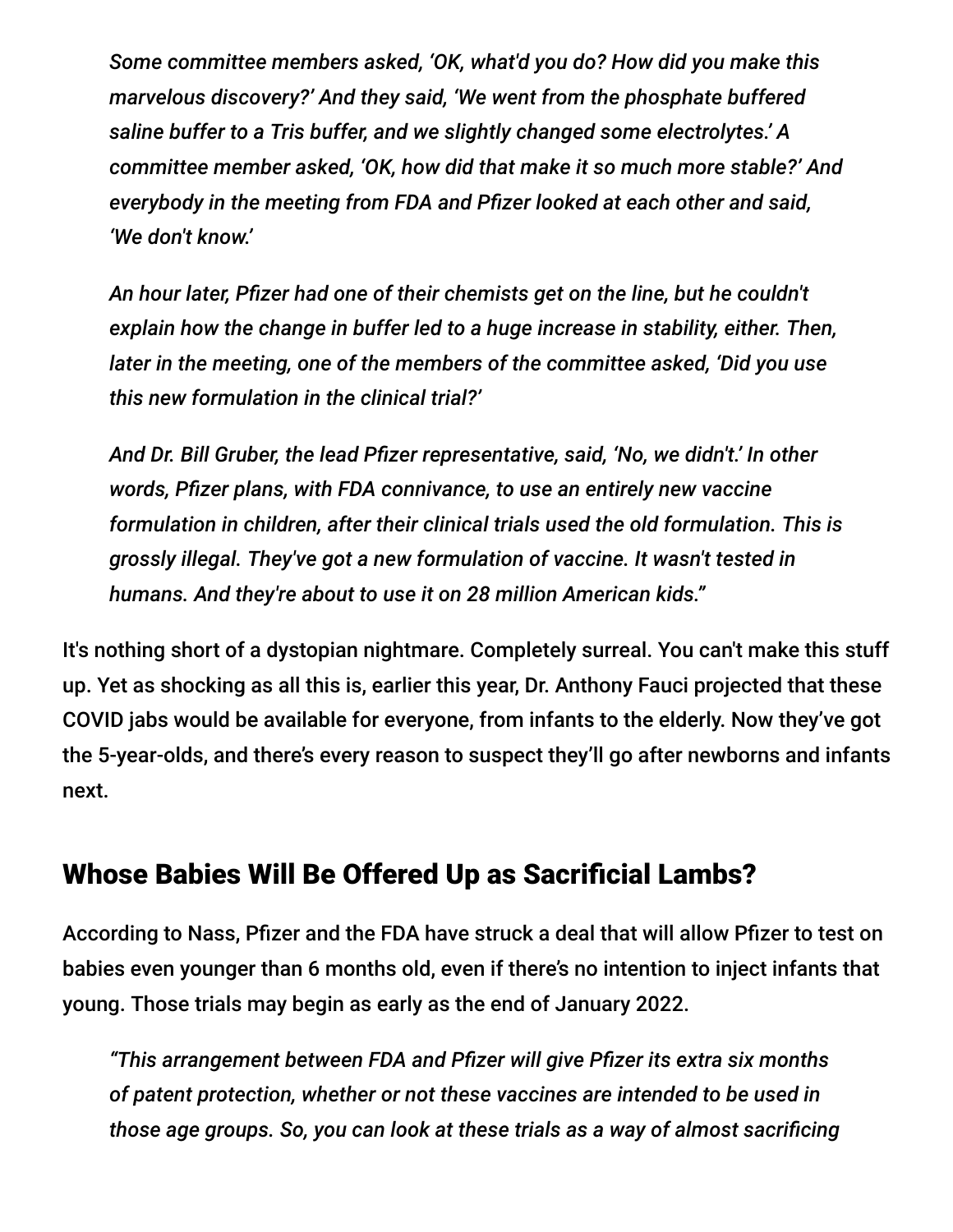*little children, because when you start a trial, you don't know what the dangers are going to be.*

*I could be wrong, but I doubt we're going to give these to newborn babies the way we give the hepatitis B vaccine on the date of birth, yet they will be tested in very young babies. The question is, whose babies get tested? In the past, sometimes the babies that got tested were foster children, wards of the state. Sometimes parents offer up their children. But there will be clinical trials."*

When will we get the data from those trials? It turns out that in the agreements reached between Pfizer and the FDA, some of those trials won't conclude until 2024, 2025 and 2027. The goal here is to vaccinate all Americans, children and adults, within the coming few months or a year, yet it'll be five years before we actually know from clinical trials what the side effects may be.

#### We're Living in Clown World

As noted by Nass, this is yet another crime. It may fulfill the letter of the law, but it doesn't fulfill the meaning of the law. It makes no sense to run clinical trials that won't be completed until five years after your mass vaccination program has been completed and the entire population is injected.

*"It's just a joke to do that,"* Nass says. *"But FDA has become Clown World, and what they do now is to perform a charade of all the normal regulatory processes that they are expected to do, but they're only doing them in an abbreviated or peculiar manner so that they don't really collect the important data.*

*For example, the control group has been vaccinated two months into the Pfizer trials, which effectively obscures side effects that develop after two months. Blood is not tested for evidence of myocarditis or blood clots using simple tests (troponin and D-dimer levels).*

*For all the Americans out there who haven't spent 20 years examining the FDA procedures like I have, these FDA advisory committee meetings are it's*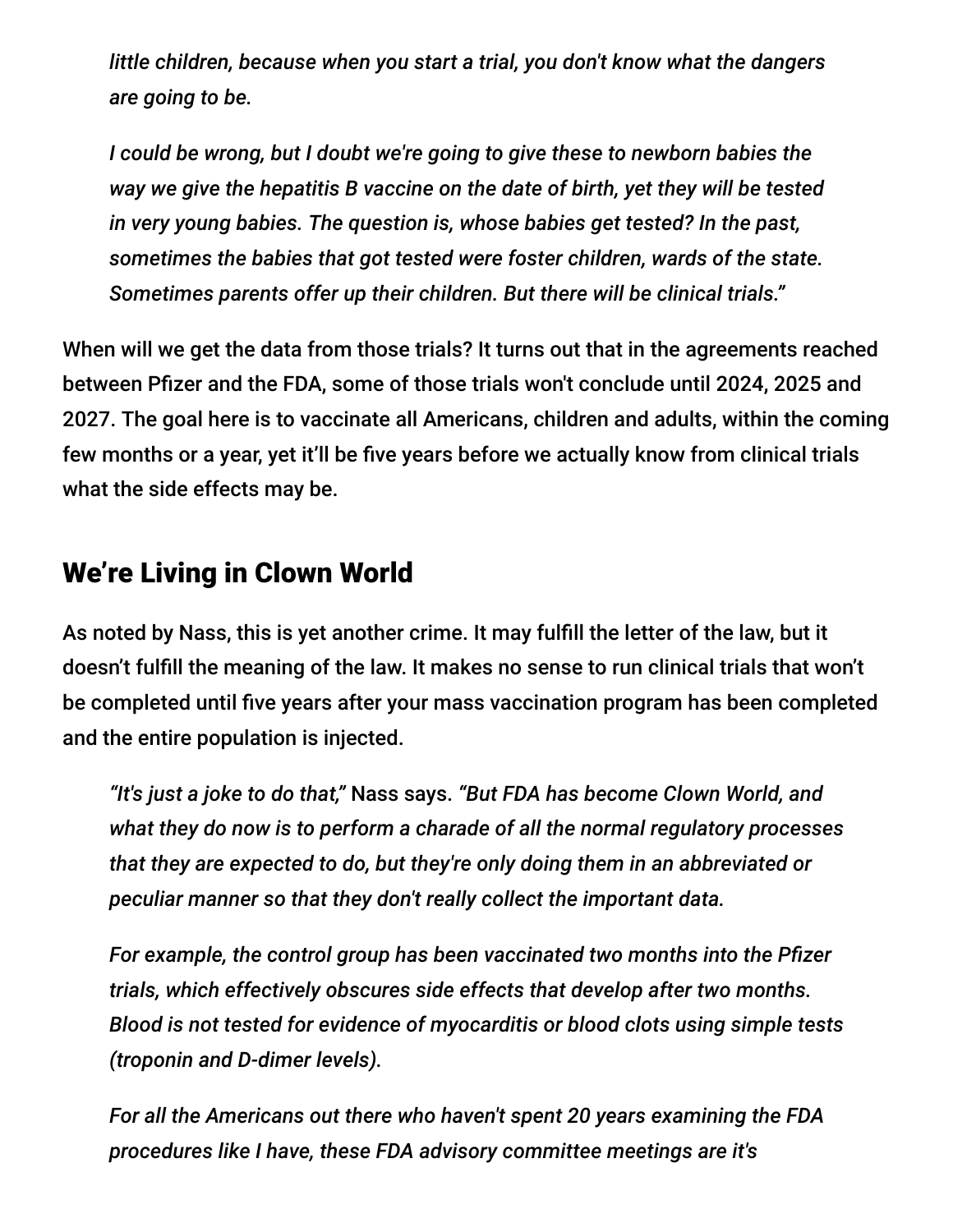*designed to make you think a real regulatory process is going on, when it's not. Instead we are all guinea pigs, but no one is collecting the data that would normally be required to authorize or approve a vaccine. Therefore, in my opinion, nobody should get these shots."*

To make matters even worse, it's actually illegal to grant EUAs for these vaccines, because there are drugs that can prevent the condition (COVID), as well as treat it. EUAs can only be granted if there are no existing approved, available alternatives to prevent or treat the infection.

The effective drugs most have already heard of are ivermectin and hydroxychloroquine, but there are a number of other drugs that also have profound effects on COVID, Nass says, including TriCor and cyproheptadine (Periactin).

TriCor, or fenofibrate, emulsifies lipid nanoparticles and fatty conglomerations that contain viruses and inflammatory substances. The drug essentially allows your body to break down the viral and inflammatory debris better. As such, it might also help combat complications caused by the nanoliposomes in the COVID shot.

According to Nass, Pepcid at high doses of up to 80 milligrams three times a day is also useful for treatment. Dr. Robert Malone is starting a clinical trial using a combination of Pepcid and celecoxib (brand name Celebrex). Many are also recommending aspirin to prevent platelet activation and clotting.

I believe a far better alternative to aspirin is lumbrokinase, and/or serapeptase. Both are fibrinolytic enzymes that address blood clotting. You can develop sensitivity to them, so I recommend alternating the two on alternate days for about three months if you've had COVID.

You could rule out blood clotting by doing a D-dimer test. If your D-dimer is normal, you don't need an anticlotting agent. If clotting is a concern, you could also use NAC in addition to these fibrinolytic enzymes. It too helps break up clots and prevent clot formation.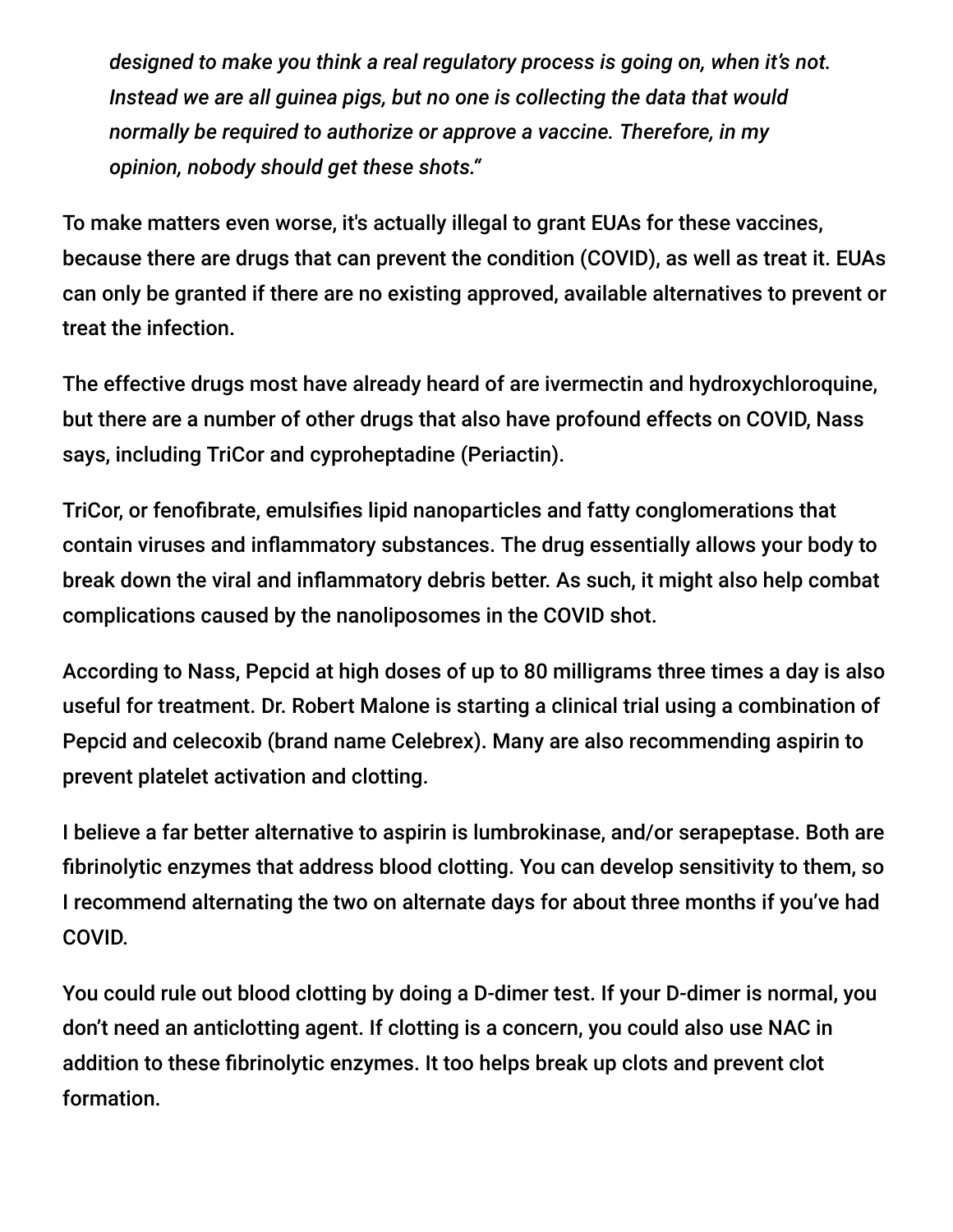### More Information

To learn more, be sure to peruse **[MerylNassMD.com](https://merylnassmd.com/)** and **[anthraxvaccine.blogspot.com](http://anthraxvaccine.blogspot.com/)**. She typically posts something every day to her blogspot blog. In closing, Nass concludes:

*"Remember, all the COVID jabs are authorized [under EUA], not licensed. They're all legally, technically, experimental. I know you can lose your job and all these terrible things can happen if you refuse the vaccine, but if you are injured by the shot, you won't be able to sue later. You will be on your own.*

*Legally, they can't force you to accept the vaccine while it is in EUA status because of the Nuremberg code, because of existing U.S. law about informed consent, and because of the actual statute on emergency use authorization, which says you have the right to refuse. They can't force you to take these [shots].*

*I know they are forcing you, but legally they can't, and please keep that in mind. Hopefully these wrongs will be redressed. Mandates are being walked back in many jurisdictions.*

*As I've told people, demand to see the bottle that says Comirnaty, because legally, they can force the licensed product on you, but there isn't any right now. So, you have an out for the next few months, hopefully.*

*They're really dangerous vaccines. What you don't know will hurt you. Please protect your children. If there's any way, don't get vaccinated. The more people who say no, the more the government is already backing down. In many cities, the imposed dates by which you have to be vaccinated have been pushed back.*

*Now Biden's administration is saying, 'Well, it's not going to be carved in stone. We're going to negotiate with people because they don't want to lose 30% or 40% of their staff.' So, be strong, protect yourself and your children. Know you're doing the right thing.*